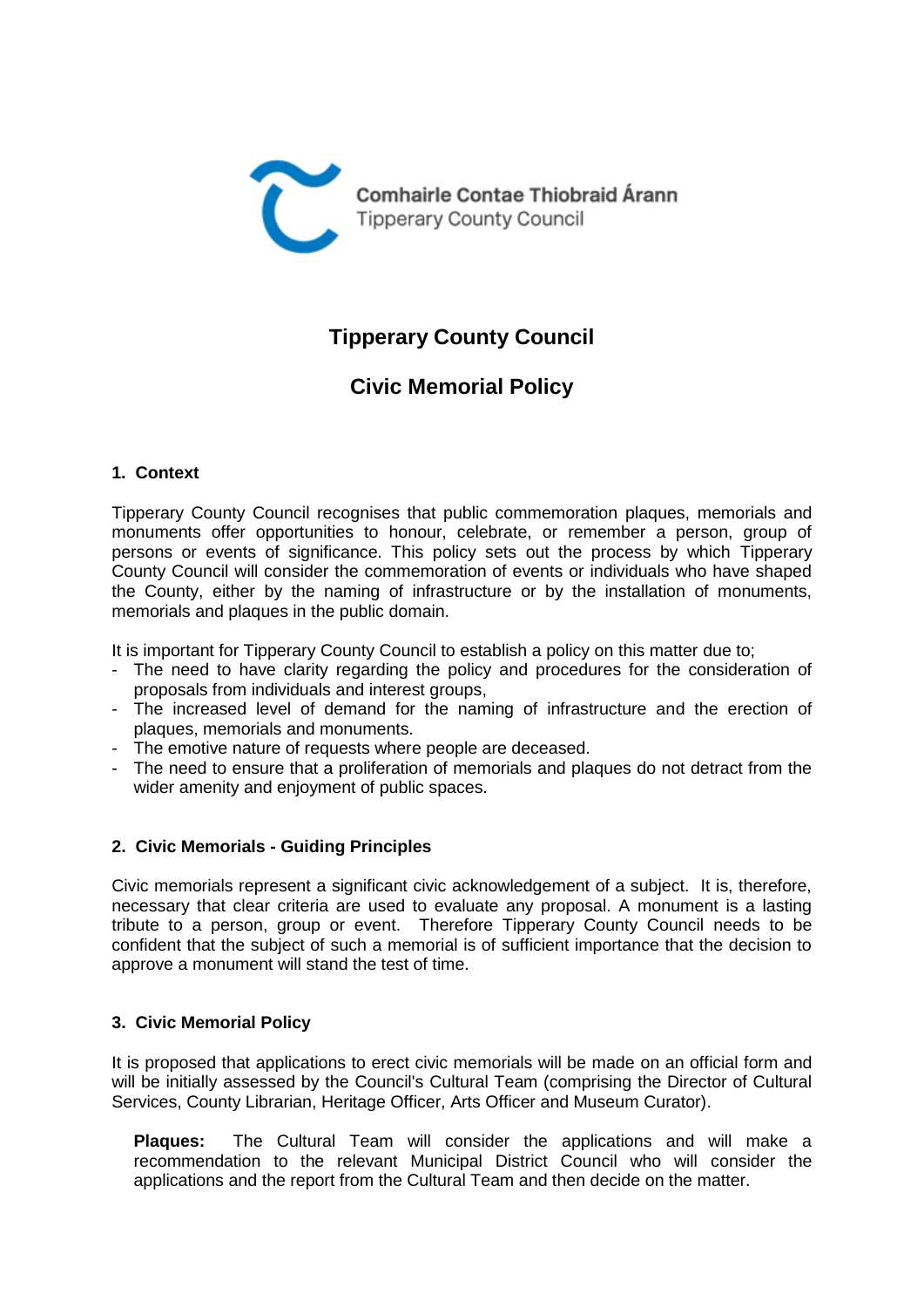**Memorials/Statues etc.** The Cultural Team will consider the applications and will then make recommendations to the Council's Corporate Policy Group (CPG) for consideration. The CPG will consider the applications and the report from the Cultural Team, and will then make its recommendations to the Council. The final decision on this will rest with the Council.

## **4. Civic Memorial Criteria**

The following are criteria for all proposals on the naming of Tipperary County Council infrastructure or the erection of a monument or plaque in honour of a person, group or event:

- The proposal should ensure the memorial is of a county, national, or international significance.
- The person/s to be commemorated must have been born or lived in Tipperary or have had strong and/or enduring connections with the County.
- The person/s must have made a unique and outstanding contribution to the life or history of Tipperary through outstanding achievement, distinctive service or significant community contribution and evidence of this contribution must be provided.
- The proposal should establish that County Tipperary is the appropriate geographic location for the memorial, monument or plaque (i.e. there is a strong association with the county by virtue of birth, death, contribution to the county, etc.) and/or that there is a strong association between the site and the event or person being commemorated).
- The proposal must demonstrate high design quality, with appropriate aesthetic and artistic merit and due consideration for health and safety.
- The memorial must be in keeping with the proposed location (i.e. in terms of design and materials).
- The proposal will provide the following technical information: site location map, text on memorial, drawings and/or photographs, details of design and details of fixing.
- The proposal must provide details of how the memorial will be maintained and cared for in perpetuity. Tipperary County Council will not be responsible for future maintenance and upkeep of memorials approved under this policy, other than memorials on council-owned buildings.
- Tipperary County Council retains the option to remove the memorial at a future date if deemed necessary, due to planning or health and safety considerations. Circumstances such as the sale or demolition of a building on which the memorial is sited, vandalism, etc., may result in Tipperary County Council not being able to guarantee the retention of a civic memorial.
- To assist in evaluating any proposal, Tipperary County Council may, at its discretion, require a public consultation to be carried out.
- To assist in evaluating any proposal, Tipperary County Council may, at its discretion, seek expert advice.
- An event to be commemorated will have occurred at least 25 years previously unless it is of extraordinary and long-lasting consequence to the County.
- Proposals will only be considered in relation to persons who are deceased.
- In considering proposals for naming of infrastructure, or erection of civic monuments or plaques, consideration will be given to other infrastructure, monuments or plaques already existing in honour of the person/s or event.
- All proposals to erect monuments, memorials or plaques will have to comply with the County Development Plan, the relevant Local Area Plan and Planning and Development Acts and Regulations, Bye Laws and other relevant legislation, as appropriate.
- The erection of a plaque on a protected structure requires planning permission. Any proposal to erect a plaque on a building that is not protected but that is located within an Architectural Conservation Area will be referred to the Planning Section for report and advice.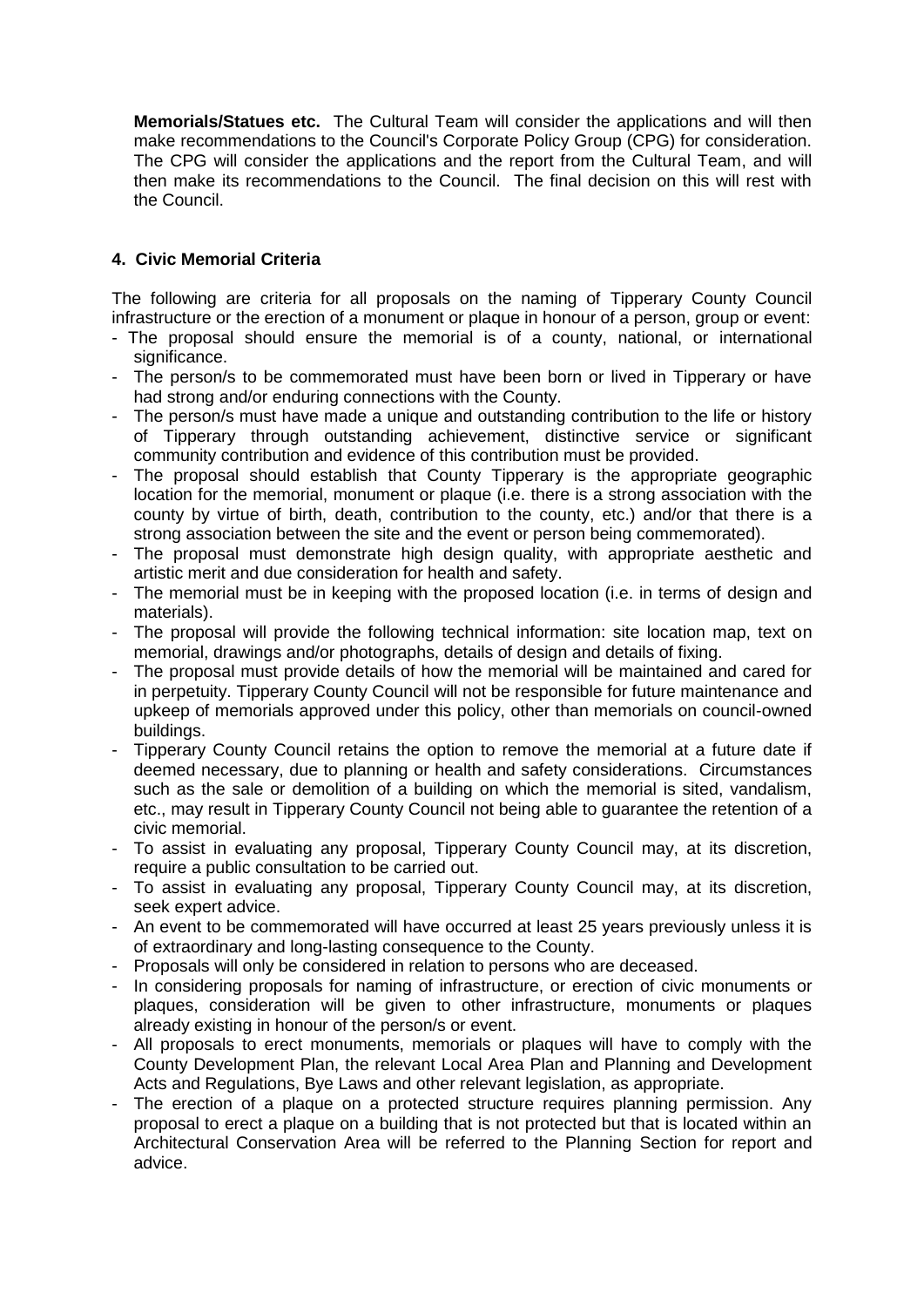- The erection of a memorial on a Recorded Monument or National Monument may require permission from the National Monuments Section of the Department of Culture, Heritage, and the Gaeltacht and will be referred to them as appropriate.
- Permission of the owners (and where relevant leaseholders/building managers), of private property or buildings, will have been sought and demonstrated to have been granted in writing at the time of application.
- Where possible, evidence of consent will be supplied from members of family, estate or group connected with the individual or event to be commemorated.

## **5. Plaques**

A plaque is an inscribed tablet fixed to a wall or other surface. Plaques are typically installed to commemorate the place of residence or work of a notable individual or the occurrence of a significant event. The Department of the Culture, Heritage and the Gaeltacht's, Architectural Heritage Protection Guidelines recognise the value which a plaque can have in marking the historical context of a building including existing fixtures and features.

- Design template and wording must be approved by Tipperary County Council.
- Plaques can only be affixed to the original building or to where the frontage consists of a facsimile frontage on the original site.
- Generally, an individual can only be commemorated with one plaque or memorial.
- The erection or replacement of business plaques or nameplates is not covered under this policy.

### **6. Monuments**

A monument is deemed to be a three-dimensional structure of either high or low relief, of architectural or sculptural design, erected to commemorate a person or event.

- Proposals may be subject to planning legislation depending on their nature and design.
- Generally, an individual can only be commemorated with one monument.

### **7. Infrastructure**

Infrastructure includes buildings, bridges, roundabouts and other structures.

- Consideration will only be given to the naming of major infrastructures such as roundabouts, buildings (non-residential), facilities and bridges. Minor infrastructure will not be considered for naming.
- Parks, fire stations, libraries and utility facilities will not be named after individuals or events. The names will reflect the locality or townland.
- Generally, an individual can only be commemorated with one piece of infrastructure.

## **8. General Procedures**

- Only complete and valid proposals will be considered by the Council.
- Proposals must be made in writing on an official application form
- A marked map and photographs of the proposed location must be submitted with the completed application form.
- The costs involved in naming infrastructure or the erection of a monument or plaque, including installation will be borne by the proposers. Proposers will have to demonstrate that the required funding is available for the proposal.
- Financial support for memorials will not normally be made available by Tipperary County Council, except through existing appropriate council grant schemes.